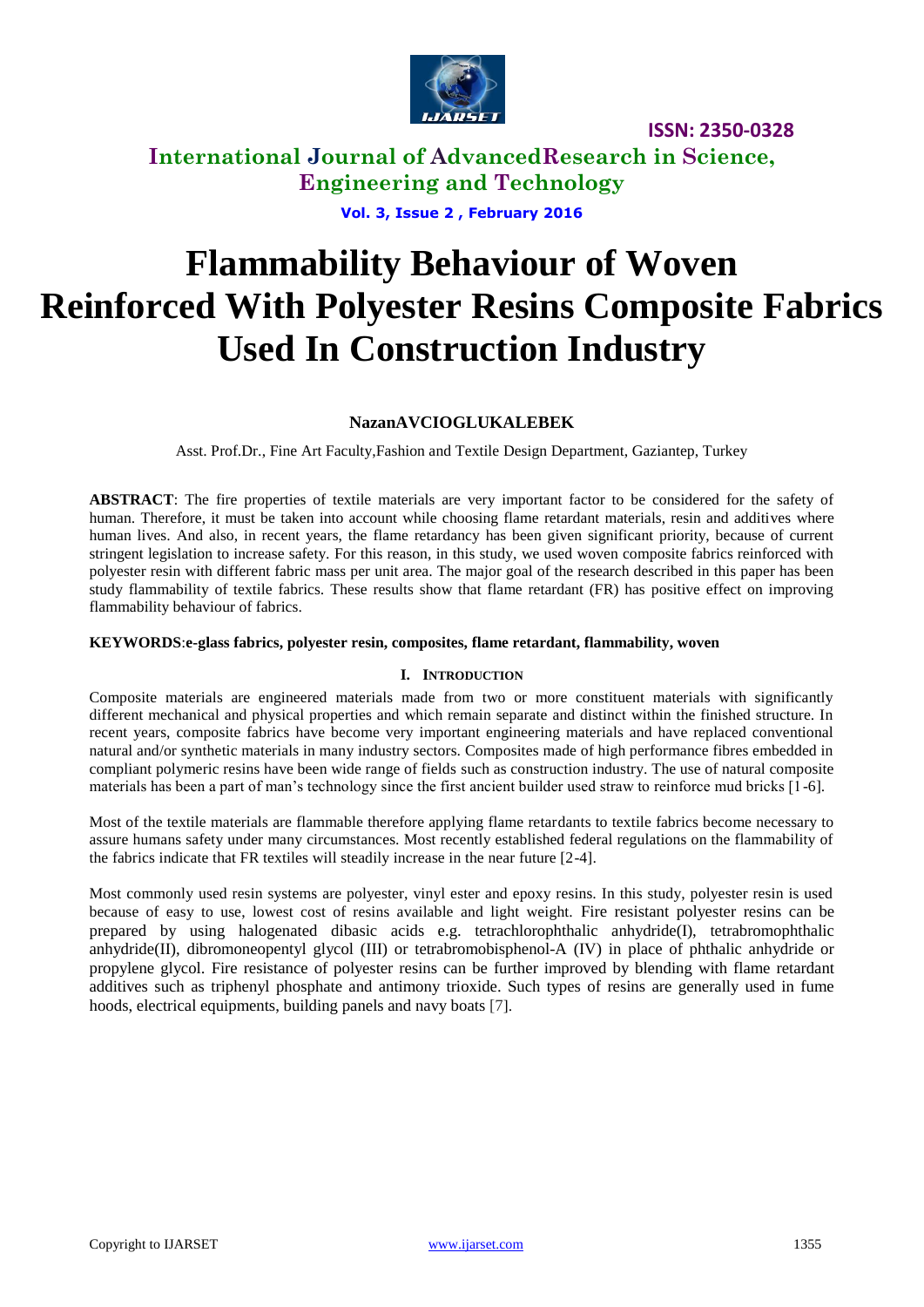

# **International Journal of AdvancedResearch in Science, Engineering and Technology**

**ISSN: 2350-0328**

#### **Vol. 3, Issue 2 , February 2016**



Fig.1Fire Retardant Polyester Resin [7]

Chen and et.al.reported the mechanical and thermal properties of pure PP and PP/aramid fibre composites with AF loadings of 5, 10, 20, 30 and 40 wt %. The mechanical properties of the samples were evaluated by tensile and izod notched impact tests, and the results show that the tensile strength of the composites could reach up to 67.87 MPa and the izod notched impact strength could rise up to 40.1  $kJ/m<sup>2</sup>$ . Moreover, the flammability analysis of the PP/AF composites demonstrated that the presence of AF could significantly decrease the peak heat release rate and the total heat release and reduce the melt-dripping of the PP/AF composites [8]. Patel and et.al are prepared bisphthalamic acid by reaction of phthalic and aliphatic diamines. Flame retardant poly(ester-amide)s are prepared by reaction of brominated epoxy resin with bisphthalamic acid and post reaction is carried out with acryloyl chloride to obtained acrylated flame retardant poly(ester-amide) resins. Bismaleimides were prepared by reaction between aromatic diamines and maleic anhydride. Carboxy terminated bismaleimides are prepared by Michael addition reaction of bismaleiimides and 4-amino benzoic acid. Flame retardant poly(ester-imide)s were prepared by reaction between carboxy terminated bismaleimides and brominated epoxy resin. All the obtained products are characterized and analysed by making composites [9].Shi, Z. and et al. (2012), used high thermal conductivity Si3N4 and flame retardant Al(OH)3 (ATH) fillers with different volume fractions (0, 10, 20, 30, 40, 50, 60 %) in the epoxy matrix in order to investigate flammability. Test results showed that the Si3N4 filler has a great influence on thermal conductivity, which markedly increased for Si3N4 for volume fractions >40 %, whereas the ATH filler greatly improved the flame resistance [10]. Kandola and et. al. investigated the influence of surface coating and fire retardant of glass-reinforced epoxy composite fabrics. For all test conditions, there is a significant improvement in the fire performance of surface protected epoxy laminates relative to unprotected samples and peak heat release rates and time to reach fire were significantly reduced in thermally-protected laminates [11].

The aim of this study is to investigate the effects of flammability behaviour of e-glass woven reinforced with polyesterresin felt composite fabric's by coating flame retardant chemicals.

#### **II.** MATERIAL AND METHODS

#### **Material**

In this study, woven reinforced with polyester resin composite fabrics are produced with different fabric mass per unit area (Table 1) and coated with FR in different volume ratio (% 1,3,5) for determining the flammability behaviour (Table 2). MAGNIFIN H-10 A is tailor-made for plastic and elastomer applications, e.g. XLPE, XL-EVA, EPDM, und EPM, and represents a halogen free flame retardant with low smoke emission and high thermal stability up to 340°C. During the decomposition process no toxic or corrosive gases are generated. The surface treatment favours the compatibility of filler and polymer matrix and therefore improves the mechanical properties of the compound [12].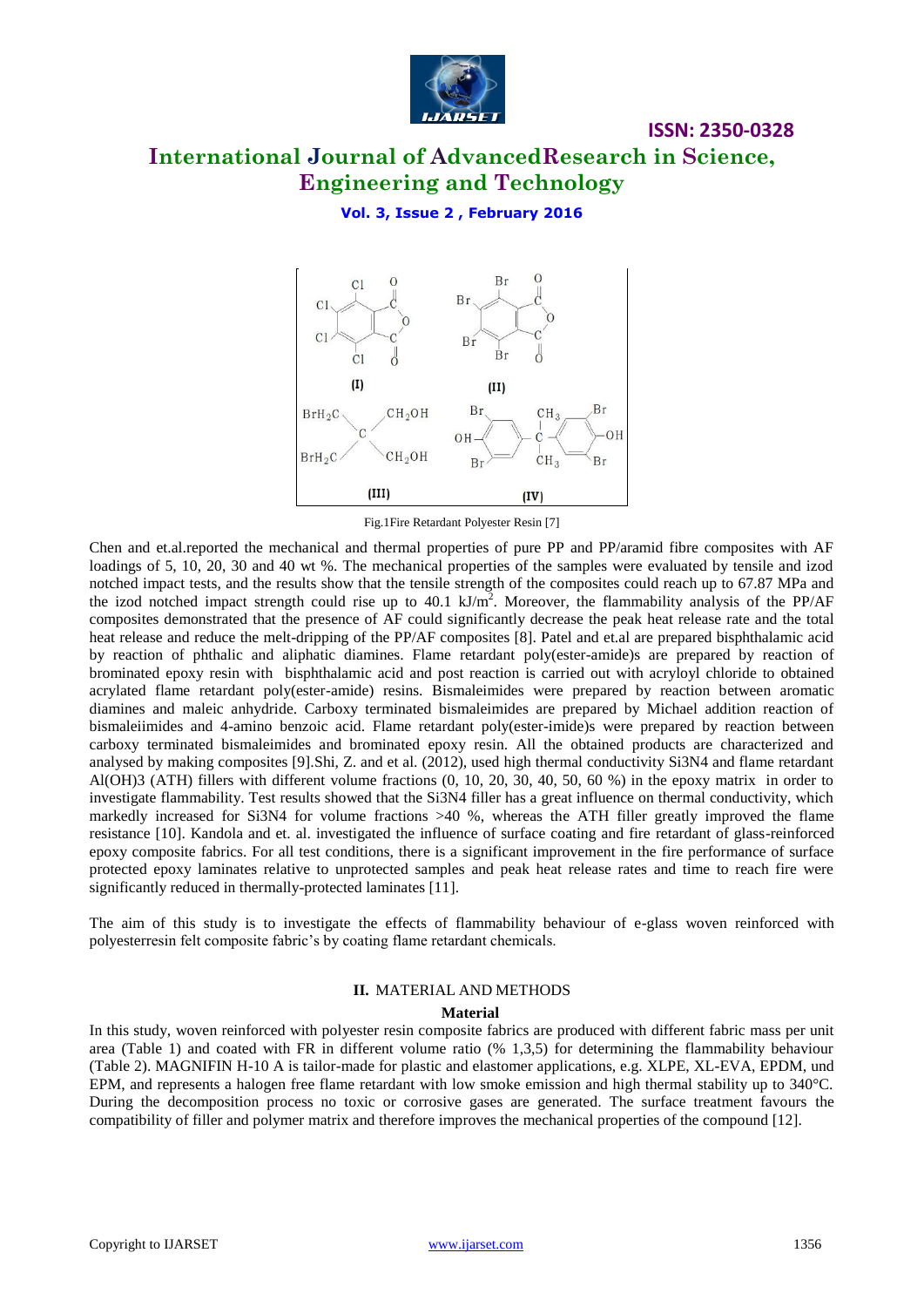

# **ISSN: 2350-0328 International Journal of AdvancedResearch in Science, Engineering and Technology**

#### **Vol. 3, Issue 2 , February 2016**

| <b>Fabric Structure</b> |       | <b>Mass Per Unit Area</b><br>$(g/m^2)$ | <b>Thickness</b><br>(mm) |  |  |  |
|-------------------------|-------|----------------------------------------|--------------------------|--|--|--|
|                         |       | <b>Woven Glass Fabric</b>              |                          |  |  |  |
|                         |       | 100                                    | 0,105                    |  |  |  |
|                         | Plain | 200                                    | 0,127                    |  |  |  |
| 3                       |       | 300                                    | 0,325                    |  |  |  |
|                         |       | 500                                    | 0,484                    |  |  |  |
|                         |       | 600                                    | 0,680                    |  |  |  |
|                         |       | 800                                    | 0,719                    |  |  |  |
|                         |       | 900                                    | 0,896                    |  |  |  |

#### TAB. 1. Technical properties of fabric

| TAB. 2. FR chemical technical properties [12] |  |
|-----------------------------------------------|--|
|-----------------------------------------------|--|

| <b>Commercial Name</b>                    | <b>MAGNIFIN H-10 A</b> |  |  |
|-------------------------------------------|------------------------|--|--|
| Formül                                    | Mg(OH) <sub>2</sub>    |  |  |
| Moisture at $105 °C$ (%)                  | ${}_{0.3}$             |  |  |
| Specific Surface Area $(m^2/g)$           | $8.0 - 11.0$           |  |  |
| Electrical Conductivity (µS/cm)           | $\leq$ 350             |  |  |
| Particle Size (µm)                        | $0.3 - 0.5$            |  |  |
| <b>Bulk Density (g/l)</b>                 | 300-500                |  |  |
| Loss on Ignition at 1200 $^{\circ}$ C (%) | 31                     |  |  |
| Density $(g/cm^3)$                        | 2.4                    |  |  |
| <b>Mohs Hardness</b>                      | 2.5                    |  |  |
| <b>Reflection Index</b>                   | 1.56-1.58              |  |  |
| Whiteness % for DR LANGE 457 mm           | > 96                   |  |  |

#### **Method**

The vertical test method is used to measure flammability resistance of samples according to ASTM D6413-08 standard under controlled laboratory conditions. The conditions of the fabrics and environment were on an average temperature ranged between 20 ºC and 22 ºC, and relative humidity (RH) ranged between 65 and 67 %. This test method determines the response of textiles to a standard ignition source, deriving measurement values for after flame time and afterglow time. Test cabinet is galvanized sheet metal. Entire inside back wall of the cabinet are painted black to facilitate the viewing of the test specimen and pilot flame. The test cabinet is set up in a laboratory hood so that combustion gases can be removed from the test laboratory environment. Before the test, vertical flammability device must be adjusted shown in Table 3. Samples are cut five machine directions (MD) five cross directions (CD) and five bias directions (BD) 76 mm by 300 mm. They are selected as homogenous as possible. Test specimens are clamped between the two halves of the holder. It is rectangular aluminium frame for inserting the fabrics. The specimen holder containing specimen is inserted into the test cabinet vertically. Specimen holder is centred above the burner. Nearby lights to the test devices is turned off to make sure of the accuracy of intersect of the midpoint of the flame with the mounting clamp. Flame impingement timer is started and exposed the specimen for  $12 \pm 0.2$  s. The specimen is observed for melting or dripping during the flame exposure and recorded any observation after the flame is removed. Afterflame and afterglow time is recorded. It is observed that how long the specimen continues to glow after the afterflame ceases or after removal of the flame. Char length is measured at the end of the each test. The specimen is punctured with the hook approximately 6 mm from the bottom edge and from the side edge of the specimen. A mass per unit area of sufficient mass (over 203 to 508 g/m<sup>2</sup>- 6oz, over 508 to 780 g/m<sup>2</sup>- 15 oz) is attached to determine tearing force. The specimen is raised upward in a smooth continuous motion until the total tearing force is supported by the specimen. Any fabric tear is noted in the charred area of the specimen.

| <b>Gas Mixture</b>                   | 99 % pure methane |  |  |
|--------------------------------------|-------------------|--|--|
| <b>Gas Pressure (kPa)</b>            | $17.2 + 1.7$      |  |  |
| <b>Flame Height (mm)</b>             |                   |  |  |
| <b>Timer-Test Flame Duration (s)</b> |                   |  |  |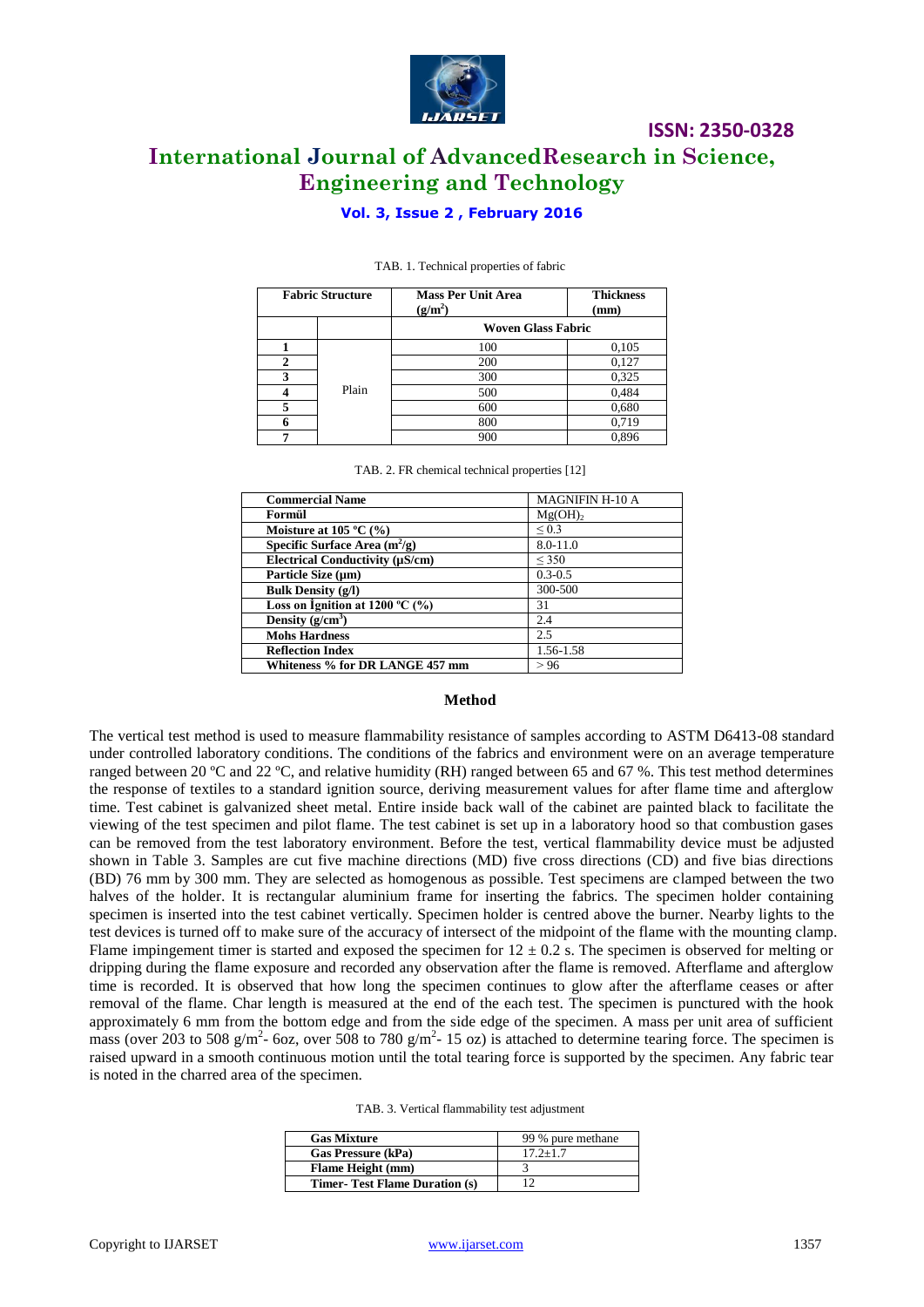

# **ISSN: 2350-0328 International Journal of AdvancedResearch in Science, Engineering and Technology**

#### **Vol. 3, Issue 2 , February 2016**

#### **III.EXPERIMENTAL RESULTS**

Flammability tests were carried out machine direction (MD), cross direction (CD) and bias direction (BD), respectively. In Figure 2, the flammability resistance of composites tested in this study is displaced.

These figures reveal that, while the fabric mass per unit area is increasing, after glow time and char length is increasing. After flame time, after glow time and char length in the direction of MD are slightly higher than in the direction of CD and BD. The lowest flammability resistance and char length is occurred in CD direction of composites with 0.5 sec (after flame time), no burning occurred (after glow time), 0.8 mm (char length) 100  $g/m^2$  plain woven e-glass reinforced polyester resin composite because of fibre orientation. The highest flammability resistance and char length is occurred in MD direction of composites with 9.8 sec (after flame time), 3.1 sec (after glow time), 9.2 mm (char length) 900 g/m<sup>2</sup> plain woven e-glass reinforced polyester resin.



a.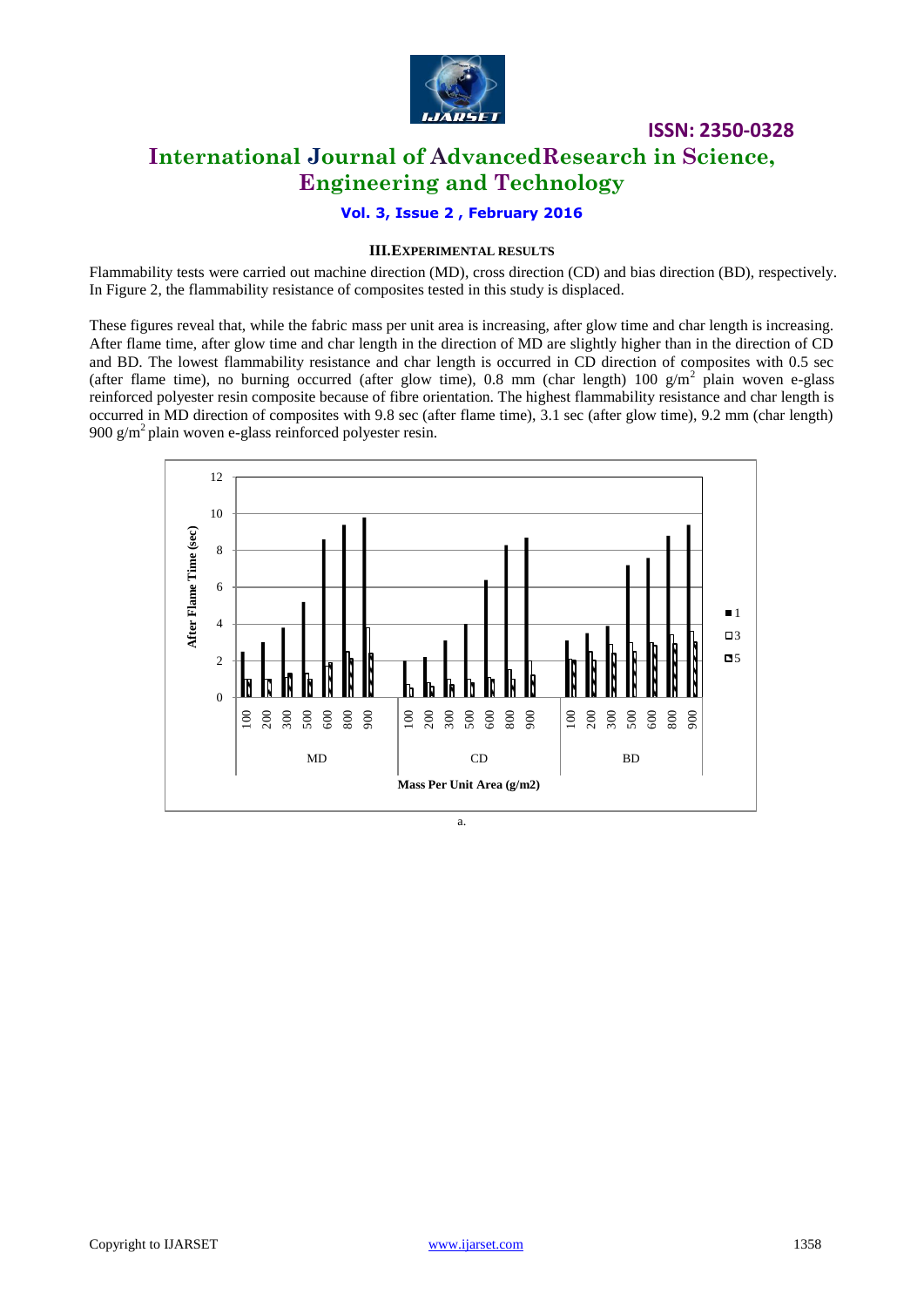

# **International Journal of AdvancedResearch in Science, Engineering and Technology**

**Vol. 3, Issue 2 , February 2016**





c.

Fig. 2.Flammability Behaviour of Woven Composite Fabrics (a) Afterflame, (b) Char Length,(c) Afterglow

According to the results of the tests for all thicknesses, FR chemicals played positive effects on flammability resistance of composite fabrics, which agrees with the results of earlier studies. Composite fabrics which are treated with 3 % volume ratio flame retardant are very similar to that of 5 %. If we look at the after flame time, the flame can't be seen at samples treated with the volume ratio of 3 and 5 % FR. Afterflame and afterglow time of composites treated with 3 % volume ratio FR is slightly lower than composites treated with 1 and 5 % volume ratio FR. This means that the volume ratio of 1 % is inadequate, the volume ratio of 5 % is excessive and optimum results are obtained at samples treated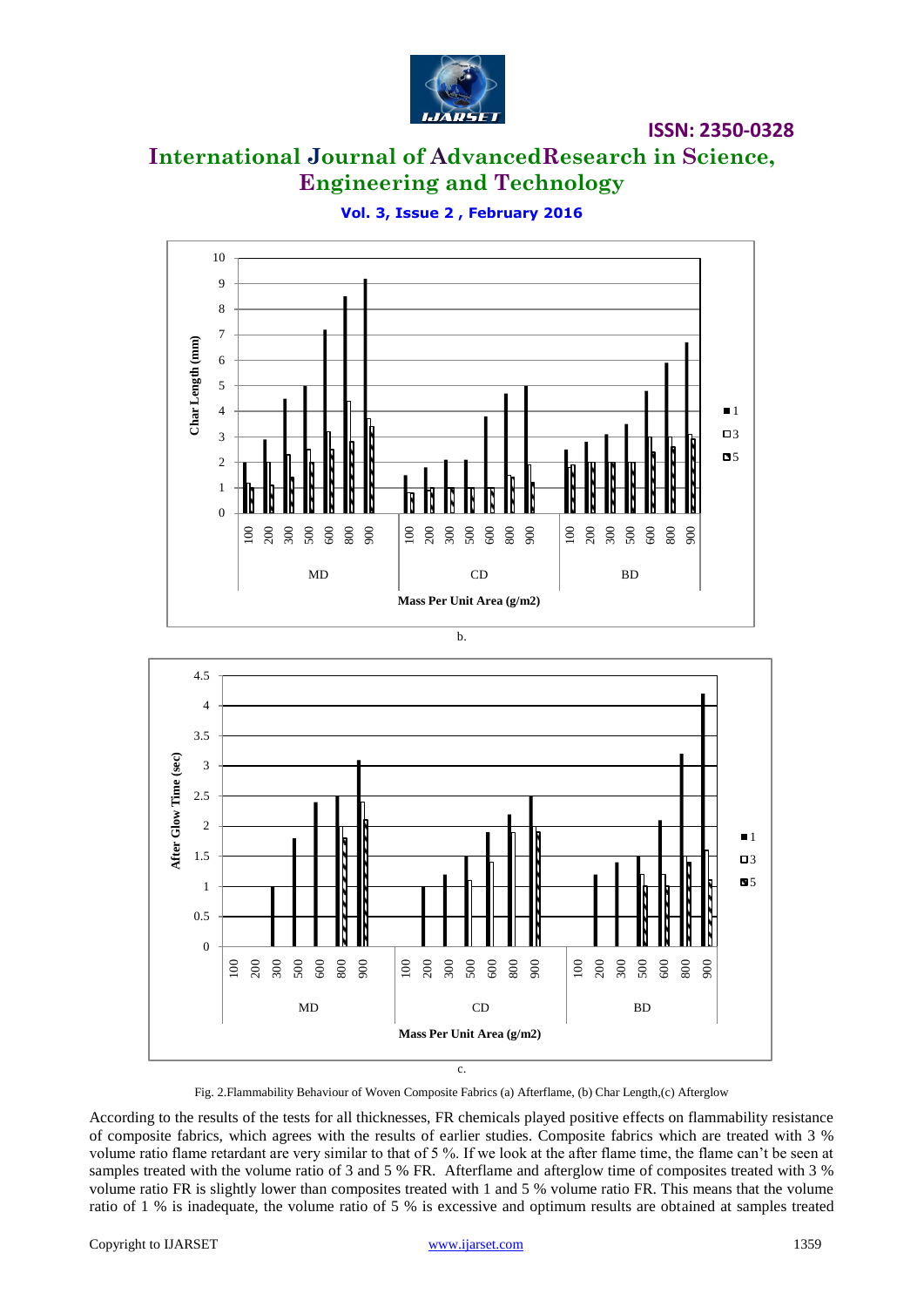

### **International Journal of AdvancedResearch in Science, Engineering and Technology**

#### **Vol. 3, Issue 2 , February 2016**

with 3 % volume ratio FR. Therefore there is no need to apply more chemicals with epoxy resin to the samples. And also the stronger influence of 3 % volume ratio FR is obtained with higher flammability resistance of former (1 %) and the later (5 %), as reported in Figure 2.

As can be seen in Figure 2, some composite fabrics that is not burned is lower than samples treated with 3 and 5 % FR chemical. The reason of this result is composite fabrics do not damaged due to burning.

#### **IV.**STATISTICAL SIGNIFICANCE ANALYSIS

The experimental results have been statistically evaluated by using the Design Expert Analysis of Variance (ANOVA) software with F values of the significance level of  $\alpha = 0.05$ , with the intention of exploring whether there is any statistically significant difference between the variations obtained. We evaluated the results based on the F-ratio and probability of F-ratio (prob>F). The lower the probability of F-ratio, it is stronger the contribution of the variation and the more significant the variable. The best models for each fabric were obtained and the corresponding regression equations and regression curves were fitted. The test results of the related fabrics were entered into the software for the analysis of the general design.

Table 4 summarizes the statistical significance analysis for all the data obtained in the study which have been evaluated separately. In the table, variables are fabric mass per unit area  $(g/m2)$ , fabric direction and flame retardant (%). Moreover, abbreviations in Table 4: F-V is the F-Value, P-V is the P-Value, A- Fabric Mass Per Unit Area  $(g/m^2)$ , B-Fabric Direction(MD, CD and BD) and C-Flame Retardant (%),  $Ra^2$  -Adjusted  $R^2$ ,  $Rp^2$ - Predicted  $R^2$ . Here, the p values of models smaller than are considered to be significant. The ANOVA table also indicates the significant interactions between flammability properties and flame retardant. The term A, B and C in this table is independent variables, whereas the flammability properties are dependent parameters. The term "model" is the sum of the model terms in the ANOVA table. The regression equations were also developed by considering the ANOVA table. And also, a linear design was suggested by the software for flammability behaviour of composites.

|                        | After Flame Time (sec) |          | <b>After Glow Time (sec)</b> |          | <b>Char Length (mm)</b> |          |
|------------------------|------------------------|----------|------------------------------|----------|-------------------------|----------|
| Factor                 | $F-V$                  | $P-V$    | $F-V$                        | $P-V$    | $F-V$                   | $P-V$    |
| Model                  | 17.52                  | < 0.0001 | 19.00                        | < 0.0001 | 32.53                   | < 0.0001 |
| A                      | 40.17                  | < 0.0001 | 68.12                        | < 0.0001 | 54.17                   | < 0.0001 |
| B                      | 126.11                 | < 0.0001 | 13.99                        | < 0.0001 | 44.78                   | < 0.0001 |
| $\mathbf C$            | 245.20                 | < 0.0001 | 229.99                       | < 0.0001 | 415.70                  | < 0.0001 |
| $\mathbf{A}\mathbf{B}$ | 7.26                   | < 0.0001 | 40.80                        | < 0.0001 | 384.49                  | < 0.0001 |
| AC                     | 8.19                   | < 0.0001 | 7.87                         | < 0.0001 | 1.18                    | < 0.0001 |
| BC                     | 2.45                   | < 0.0001 | 4.57                         | < 0.0001 | 8.83                    | < 0.0001 |
| ABC                    | 17.64                  | < 0.0001 | 4.61                         | < 0.0001 | 8.21                    | < 0.0001 |
| $\mathbf{R}^2$         | 0.95                   |          | 0.94                         |          | 0.94                    |          |
| $R_a^2$                | 0.91                   |          | 0.85                         |          | 0.89                    |          |
| $R_p^2$                | 0,89                   |          | 0.83                         |          | 0,82                    |          |

TAB 4. Statistical significance analysis (ANOVA table)

When ANOVA table (Table 4) is examined, it can be seen that fabric mass per unit area, fabric direction and flame retardant have significant impact on after flame time, after glow time and char length values. In addition, according to the table, the  $R^2$  value of the model turned out to be approximately 0,95. In this case, terms in the model can explain the model at 95 % ratio. This case shows that the model created for response values (after flame time (sec), after glow time (sec), char length (mm)) can express with rather high accuracy the relation between independent variables and dependent variable and that experimental work results were acceptable as accurate.

A normality test (normal distribution test) was also applied on the data obtained from flammability behaviour by changing fabric mass per unit area  $(g/m^2)$ , fabric direction (MD, CD and BD) and flame retardant (%). The results are demonstrated in Figure 3. In general probability plotting is a graphical technique for determining whether sample data conform to a hypothesized distribution based on a subjective visual examination of the data. The assessment is very simple. From the data, which are scattered around the normality line as shown in Figure 3, we can see that they conform to normal distribution. This analysis also supports the conformity of chosen model.